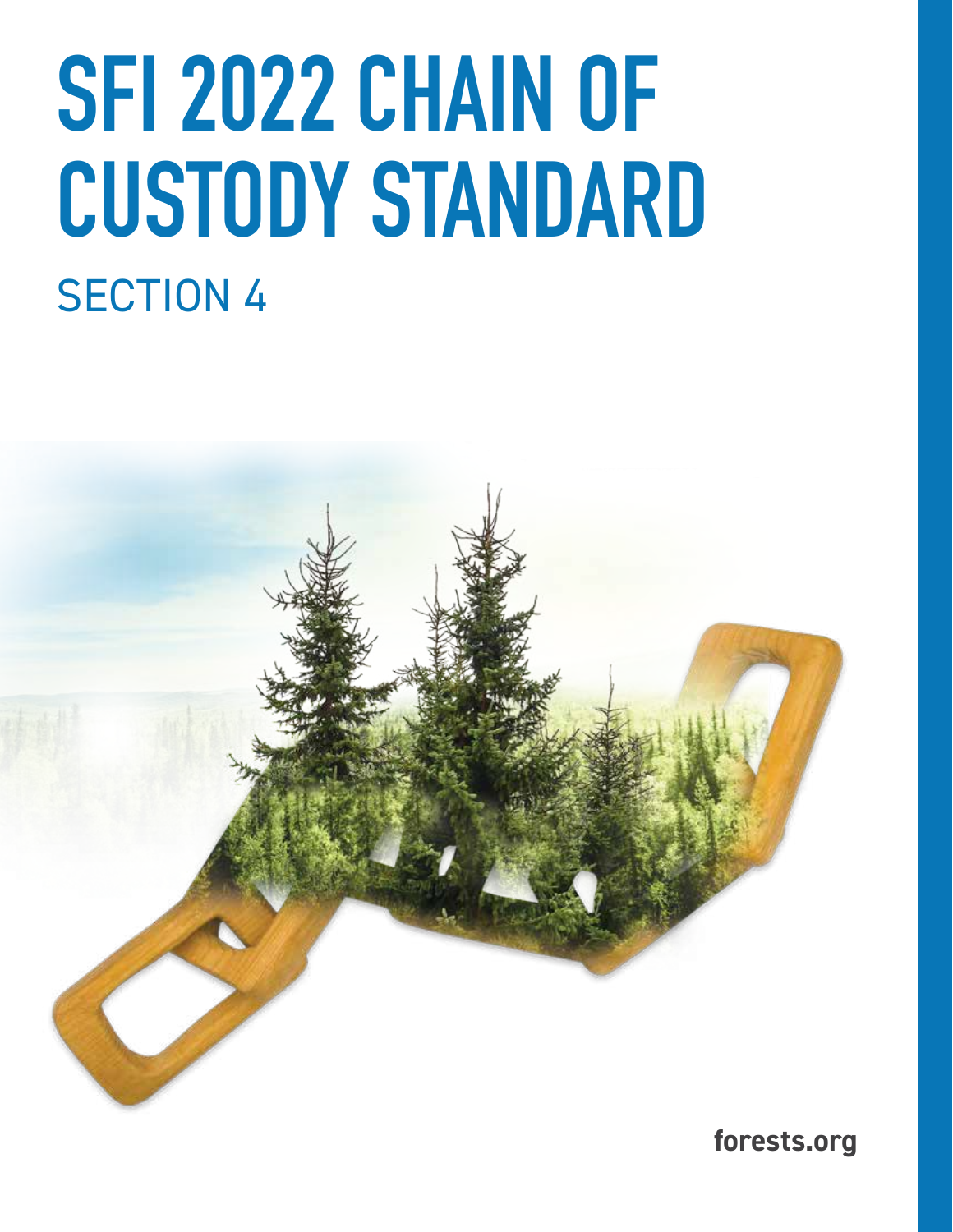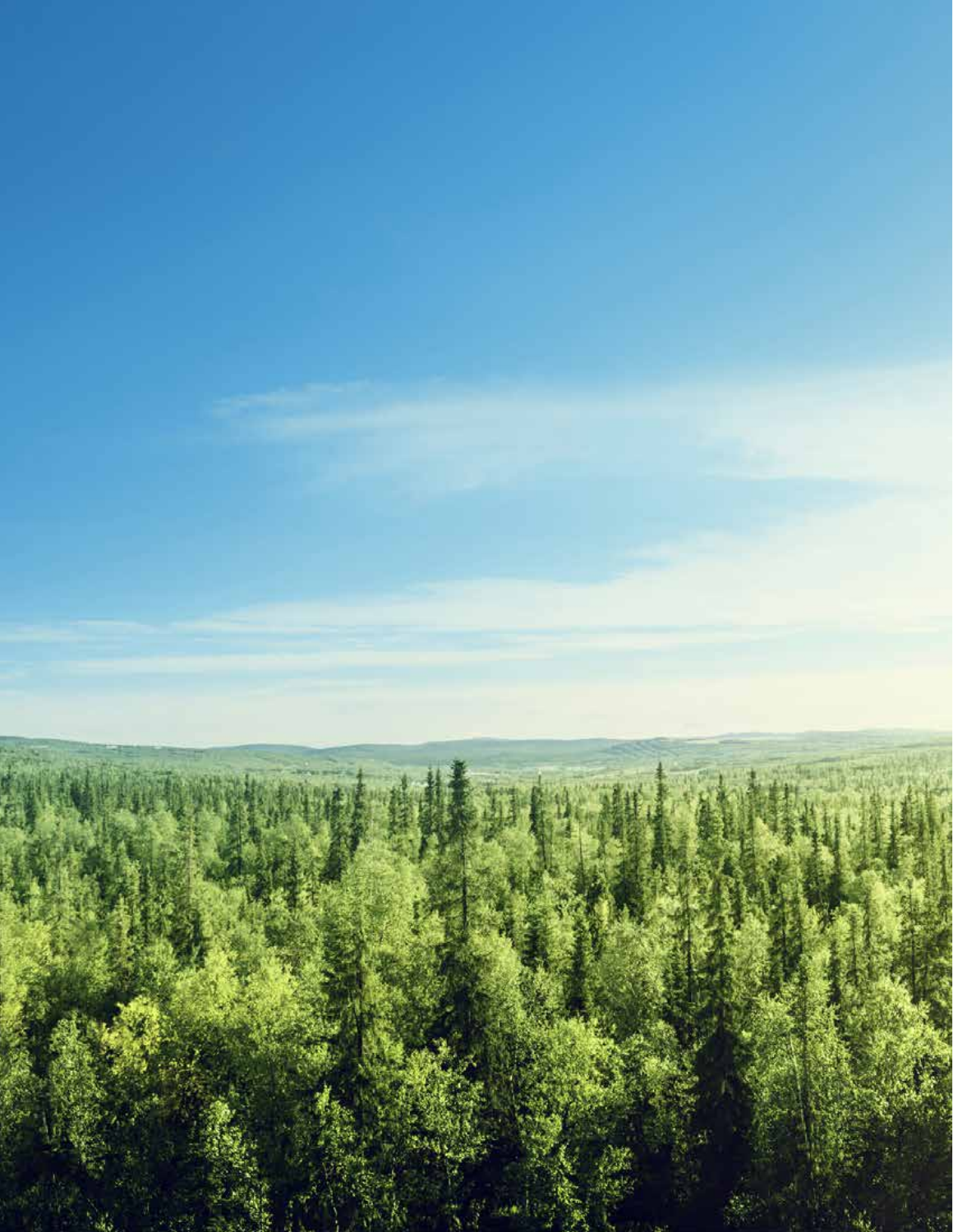## SFI 2022 CHAIN OF CUSTODY STANDARD

| PART 1: | GENERAL                                                 | $\overline{2}$ |
|---------|---------------------------------------------------------|----------------|
|         | PART 2: PHYSICAL SEPARATION METHOD                      | 3              |
| PART 3: | PERCENTAGE METHOD AND CREDIT METHOD (MIXED INPUTS)      | 3              |
| PART 4: | IDENTIFICATION OF THE ORIGIN                            | 6              |
| PART 5: | SALE OF CERTIFIED CONTENT PRODUCTS                      | 6              |
| PART 6: | REPORTING REQUIREMENTS                                  | 7              |
| PART 7: | DUE DILIGENCE SYSTEM TO AVOID CONTROVERSIAL SOURCES     | 7              |
| PART 8: | MINIMUM MANAGEMENT SYSTEM REQUIREMENTS                  | 9              |
|         | PART 9: OUTSOURCING AGREEMENTS                          | 10             |
|         |                                                         |                |
|         | APPENDIX 1: CALCULATION OF THE CERTIFICATION PERCENTAGE | 11             |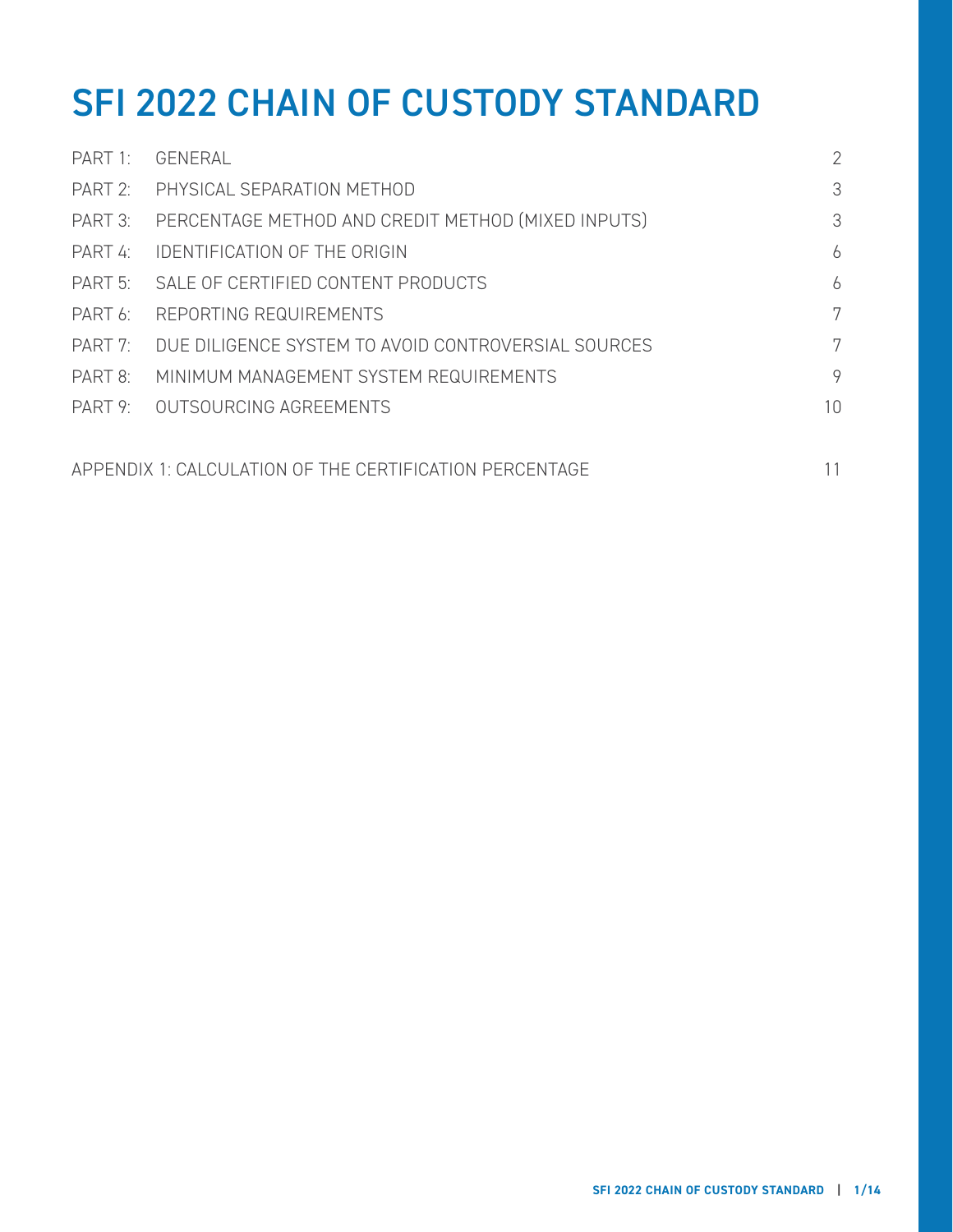#### **1.1 SCOPE**

#### What the Chain-of-Custody Standard Does

The *SFI 2022 Chain-of-Custody Standard* is an accounting system that tracks forest fiber content through production and manufacturing to the end product. Companies can use Chain-of-Custody certification to track and communicate how much of their product comes from certified lands, certified fiber sourcing, *recycled content* and/or non-certified forest content.

when you begin the the state of the state

#### What the Chain-of-Custody Standard Covers

The *SFI 2022 Chain-of-Custody Standard* applies to any organization that sources, processes, manufactures, handles, trades, converts, or prints forest-based products.

A *wood producer* delivering roundwood or field chips direct from the forest to a manufacturing facility does not need to be certified to the *SFI 2022 Chain-of-Custody Standard.* 

An organization (such as a warehouse or distribution center) that passes on SFI certified material/product does not need an SFI Chain-of-Custody system provided the SFI certified material/product is in its original packaging and the material/product is identified with an *SFI 2022 Chain-of-Custody* on-product label.

#### Geographic Application of the Chain-of-Custody Standard

The *SFI 2022 Chain-of-Custody Standard* applies to any organization globally.

#### **1.2 ADDITIONAL REQUIREMENTS**

*Primary producers* must also conform to the *SFI 2022 Fiber Sourcing Standard.*

*Primary* and *secondary* producers with a valid *SFI 2022 Chain-of-Custody* certificate can use their Chain-of-Custody procedures to make SFI-certified sourcing claims or apply the SFI certified sourcing label provided they satisfy the requirements of Part 3: Calculating the Certified Sourcing Claim in the SFI 2022 Certified Sourcing Standard.

Use of the SFI On-Product Labels and claims shall follow Section 6 — Rules for Use of SFI On-Product Labels and Off-Product Marks as well as ISO 14020:2000.

*Primary* and *secondary* producers with a valid *SFI 2022 Chain of Custody* certificate can use their Chain-of-Custody procedures to make PEFC chain of custody claims or apply the PEFC on-product logo provided they comply with the applicable requirements in PEFC ST 2002:2020 – Chain of Custody of Forest and Tree Based Products - Requirements and PEFC ST 2001:2020 - PEFC Trademark Rules.

#### **1.3 REFERENCES**

This standard incorporates, by dated or undated reference, provisions from other publications. These normative and informative references are cited at the appropriate places in the text and the publications are listed hereafter. For dated and undated references, the latest edition of the publication applies.

#### Normative References

- i. ISO/IEC Guide 65:1996 General Requirements for bodies operating product certification systems
- ii. ISO/IEC 17065:2012 Conformity Assessment Requirements for bodies certifying product, process, and services
- iii. ISO/IEC Guide 2:2004 Standardization and related activities General vocabulary
- iv. ISO 14020:2000 Environmental labels and declarations General principles
- v. Section 2 *SFI 2022 Forest Management Standard*
- vi. Section 3 *SFI 2022 Fiber Sourcing Standard*
- vii. Section 4 *SFI 2022 Chain-of-Custody Standard*
- viii. Section 5 SFI 2022 Certified Sourcing Standard
- ix. Section 6 Rules for Use of SFI-On-Product Labels and Off-Product Marks
- x. Section 8 *SFI Policies*
- xi. Section 10 Appendix 1: Audits of Multi-Site Organizations
- xi. Section 12 Public Inquiries and Official Complaints
- xii. Section 14 SFI Definitions

For the purposes of this standard, the relevant definitions given in ISO/IEC Guide 2:2004 and ISO 9000:2005 apply, together with the definitions in the SFI Definitions (Section 14).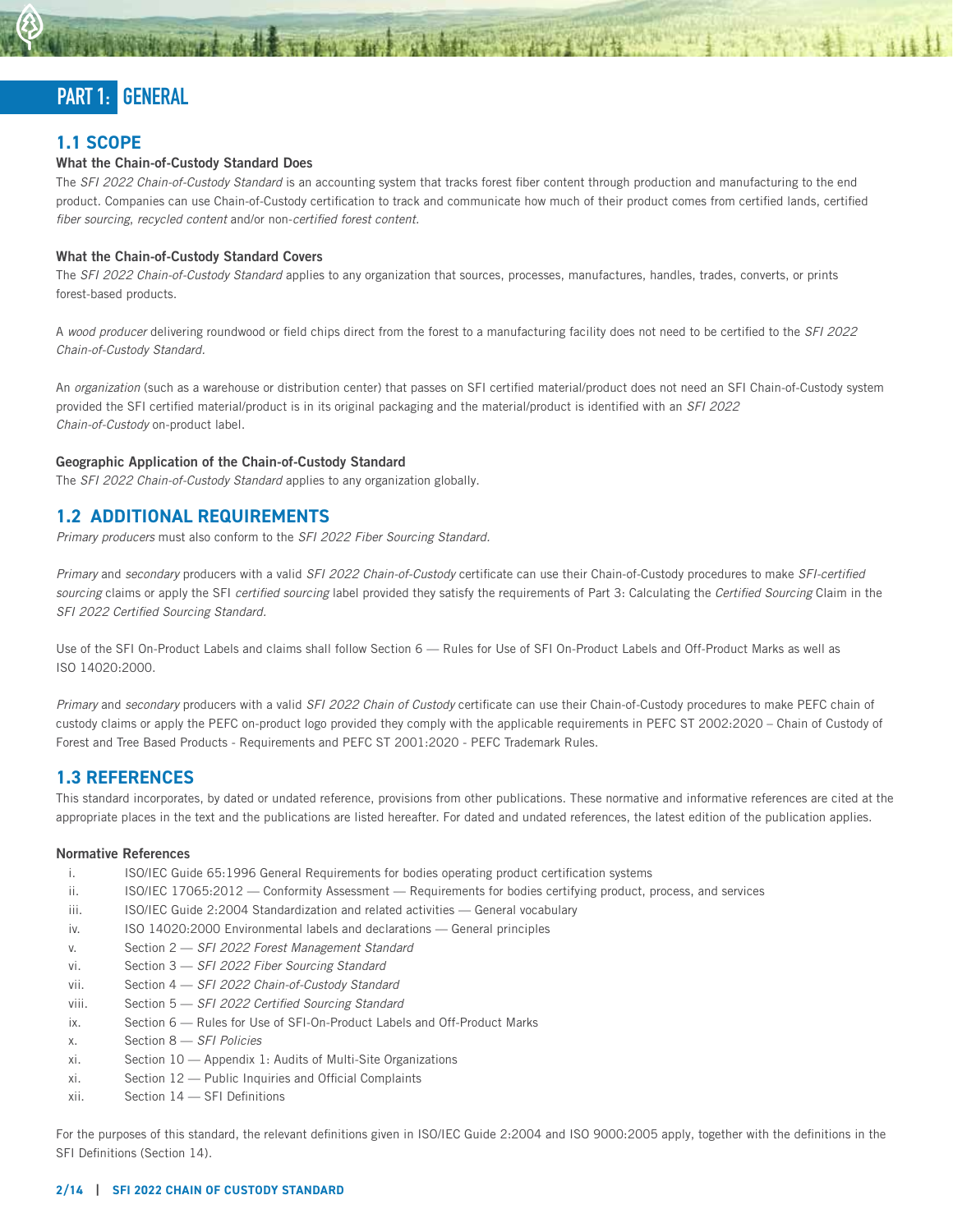#### Informative References

41 四 接近者

- i. ISO 9000:2005 Quality management systems Fundamentals and vocabulary
- ii. ISO 9001:2015 Quality management systems Requirements
- iii. ISO 14001:2015 Environmental Management Systems Specification with guidance for use
- iv. PEFC ST 2002:2020 Chain-of-Custody of Forest and Tree -Based Products Requirements, February 2020

in the state in the main the case where

- v. PEFC ST 2001:2020 PEFC Trademark Rules, February 2020
- vi. Section 7 Guidance to SFI 2022 Standards
- vii. Section 10 SFI 2022 Audit Procedures and Auditor Qualifications and Accreditation

### **PART 2: PHYSICAL SEPARATION METHOD**

#### **2.1 GENERAL REQUIREMENTS FOR PHYSICAL SEPARATION**

- 2.1.1 The Certified Organization applying the physical separation method shall ensure that the certified forest content is separated or controlled to ensure it is not mixed with or replaced by uncertified content.
- 2.1.2 The Certified Organization whose certified forest content and *recycled content* inputs are not mixed with other raw material, should use physical separation as the preferred option.
- 2.1.3 An Certified Organization that makes SFI claims or uses the SFI On-Product Label in association with *non-timber forest products* shall apply the physical separation method to ensure *non-timber forest products* are sourced from SFI certified lands.

#### **2.2 SEPARATION OF THE** *CERTIFIED CONTENT*

- 2.2.1 Certified content shall remain clearly identifiable throughout the entire sourcing production, trading and sales process. This shall be achieved by:
	- a. physical separation in terms of production and storage space or
	- b. physical separation in terms of time; or
	- c. permanent identification of the certified content.
- 2.2.2 Verification that *certified content* is controlled during the production, trading, and sales process to ensure it is not replaced by uncertified material.

## **PART 3: PERCENTAGE METHOD AND CREDIT METHOD (MIXED INPUTS)**

#### **3.1 GENERAL REQUIREMENTS FOR MIXED INPUTS**

The percentage-based method applies to Certified Organizations with facilities where certified content is mixed with non-certified forest inputs that cannot be clearly identified in the output products. Where certified *content* is mixed with non-certified forest inputs that cannot be clearly identified in the output products, Certified Organizations shall use either the Percentage Method or the Credit Method.

#### **3.2 DEFINITION OF THE** *PRODUCT GROUP*

- **3.2.1** The *Certified Organization* shall implement the requirements for the Chain-of-Custody process of this standard for the specific *product group.*
- 3.2.2 The Certified Organization shall identify its *product group*(s) based on the following criteria:
	- a. raw material included in the products covered by the *product group*;
	- b. production site at which the products covered by the *product group* have been produced;
	- c. time period over which the products covered by the *product group* have been produced, sold or transferred.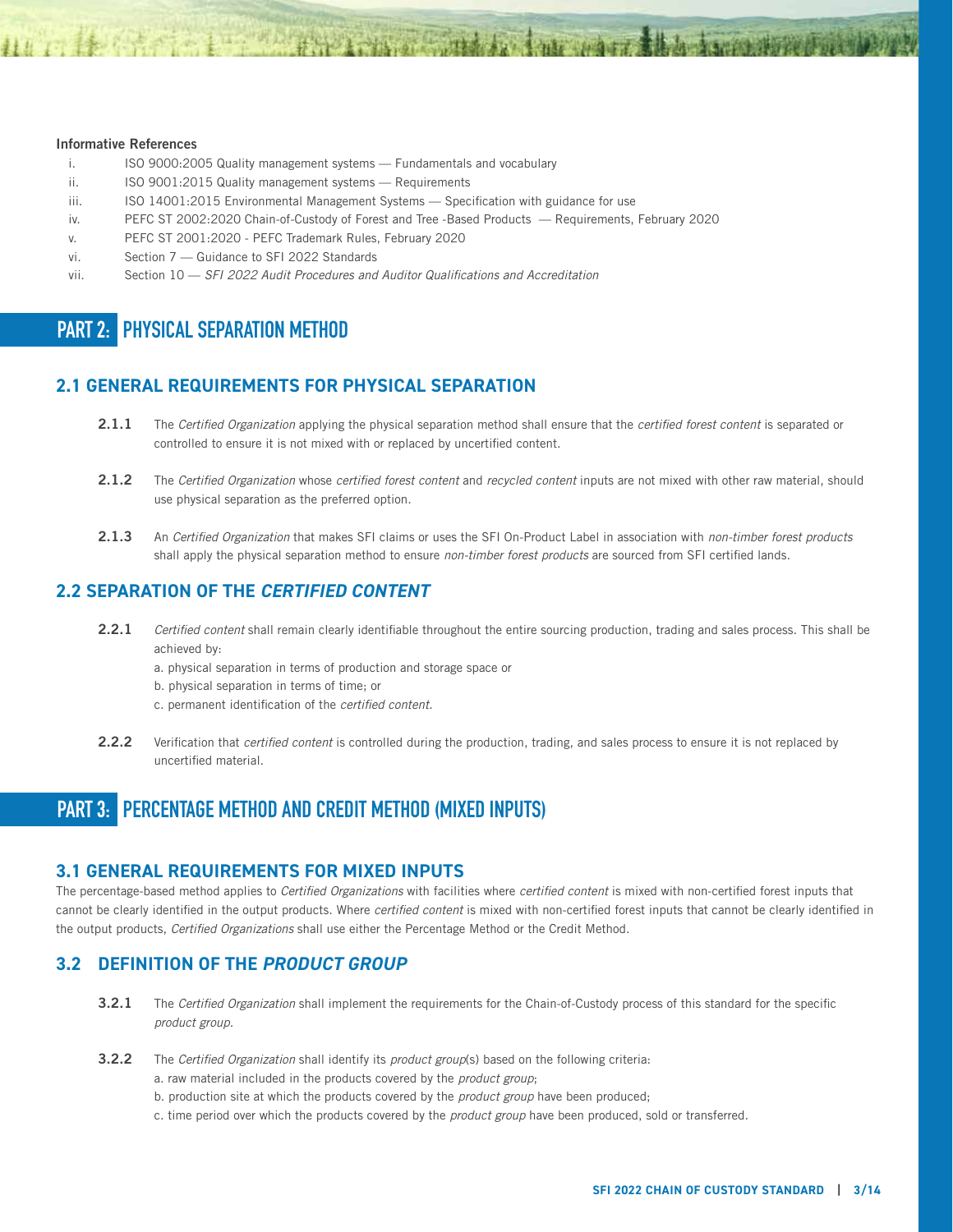- **3.2.3** The *product group* shall be associated with (i) a single product or (ii) a group of products, which consist of the same or similar input raw material based on, for example, species, sort or substitutability within products (e.g., SPF lumber contains multiple tree species but may be treated as a single *product group*).
- 3.2.4 The Certified Organization shall identify an entity within the organization for which the *product group* is defined and only products produced or controlled by that entity shall be included within the *product group*. The *product group* may cover several sites.

Note: The entity may be a standalone manufacturing facility, a forest contractor with multiple harvest sites, a trader or distributor with multiple suppliers, a remanufacturing facility supplied by multiple *primary producers* or a centralized sales department within an organization with responsibility for multiple manufacturing units.

- 3.2.5 For credibility purposes the maximum *claim period* is three months.
- 3.2.6 The Certified Organization shall identify all products included in the *product group* covered by the Chain-of-Custody *claim period* so it is possible to determine the *product group* to which the products belong. The identifier can be a unique number or a name that all products within the *product group* belong to.

Note: Physical on-product identification of the *product group* is not required if the certification percentage is applied to sold or transferred products as the *product group* identification is evident from the sale or delivery documents. However, products that carry the SFI on-product label must be accompanied by the associated claim statement.

#### **3.3 CALCULATION OF THE CERTIFIED PERCENTAGE**

3.3.1 The Certified Organization shall calculate the certification percentage separately for each *claim period* according to the following formula:

 $Pc = Vc \times 100$ Vc+Vo

- Pc Certification percentage
- Vc Certified content
- Vo Other raw material (SFI certified sourcing)

Note: When making claims about *pre-* and *post-consumer recycled content*, both can count as certified content and the amount must be disclosed to the customer. For organizations choosing not to count *pre-* and *post-consumer recycled content*, the *pre-* and *postconsumer recycled content* is neutral and shall not be included in the calculation of the certified content percentages in Chain-of-Custody tracking.

**3.3.2** The Certified Organization shall calculate the certification percentage based on a single measurement unit used for all raw material covered by the calculation. The Chain-of-Custody shall use only official conversion ratios and methods. If a suitable official conversion ratio does not exist, the organization shall define and use a reasonable and credible internal conversion ratio.

Note: The Conversion Factor/Ratio is calculated by dividing the output (volume or weight) by the input (volume or weight) and is applied to each individual input component of a *product group.*

- 3.3.3 If the procured raw material includes only a proportion of *certified content*, then only the quantity corresponding to the actual certification percentage claimed by the supplier can enter the calculation formula as certified content. The rest of that raw material shall enter the calculation as other raw material.
- **3.3.4** The Certified Organization shall calculate the certification percentage either as a simple or rolling percentage. Refer to Appendix 1 of this document for the definitions of simple and rolling percentage calculations.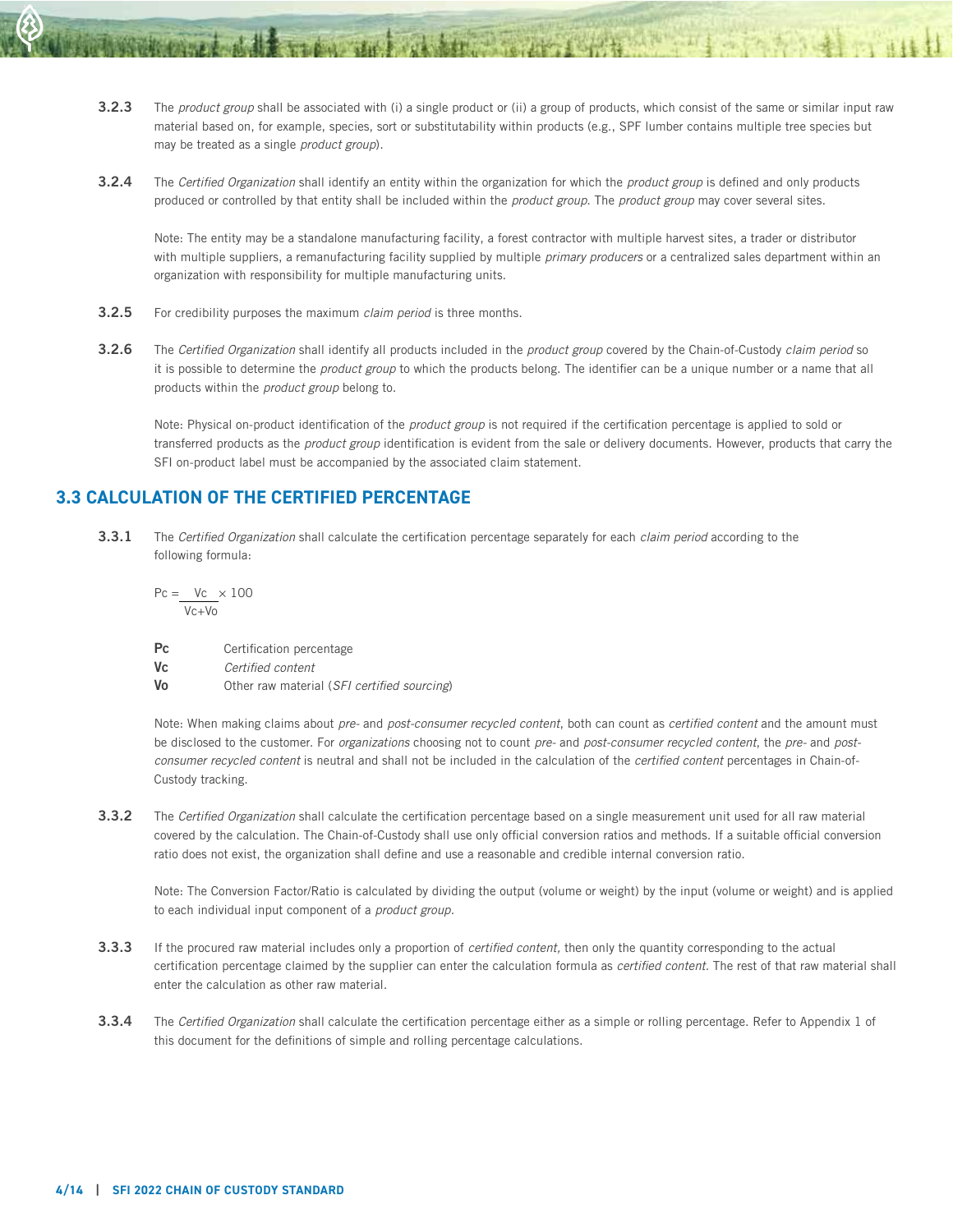**3.3.5** The *Certified Organization* applying the simple certification percentage shall base the calculation of Pc (the certification percentage) for each *product group* on the figures for Vc (certified content) and Vo (other raw material) for that specific *product group*. As a result, it is necessary for the organization applying this method to know the percentage of certified content before any product of the *product group* is sold or transferred.

The *claim period* shall not exceed three months of production.

3.3.6 The Certified Organization applying the rolling percentage shall base the calculation of Pc (the certification percentage) for each *product group* and *claim period* on the figures for Vc (certified content) and Vo (other raw material) for a specified number of prior *claim period*.

The time period covered by the specified number of prior *claim periods* shall not exceed 12 months.

#### **3.4 PERCENTAGE METHOD**

- 3.4.1 The Certified Organization applying the percentage method can claim all the products covered by the *claim period,* provided that the percentage of certified content is clearly communicated. To use the SFI label, the organization must meet a 70% certified content threshold. If *recycled content* is not used, then the label must just state, "Promoting Sustainable Forestry."
- 3.4.2 If an Certified Organization falls below the 70% certified content threshold, the organization shall be transparent and communicate the actual percentage of certified content.

#### **3.5 CREDIT METHOD**

- 3.5.1 The Certified Organization shall apply the credit method for a single claim. The organization receiving a single delivery of material with more than one claim relating to the category of *origin* shall either use it as a single inseparable claim (e.g., *SFI*/PEFC certified *content*) or shall only use one from the received claims (*SFI* or PEFC certified) for calculating the credits. The credits shall be distributed to the output products from the credit account in a way that all products sold as certified are sold as 100% certified.
- 3.5.2 The Certified Organization shall recognize credits in a single measurement unit used for all raw material inputs and shall enter the credits into the credit account. The credit account may be established for individual product types of the *product group* or for the whole *product group* where the same measurement unit is applied to all product types.
- **3.5.3** The *Certified Organization* shall calculate the credits using either: a. certification percentage (clause 3.3) and volume of output products (clause 3.5.4) or b. input material (certified forest content / pre-consumer recycled / post-consumer recycled) and input/output ratio (clause 3.5.5).
- 3.5.4 The Certified Organization applying the certification percentage shall calculate the credits by multiplying the volume of output products of the *product group* by the certified percentage.
- **3.5.5** The Certified Organization must demonstrate a verifiable ratio between the input material and output products. The credits may be calculated directly from the input certified material by multiplying the volume of the input certified material by the input/output ratio and accounting for manufacturing losses.
- 3.5.6 The labels used for the credit method are shown in Section 6. Rules for Use of SFI On-Product Labels and Off-Product Marks.
- 3.5.7 The Certified Organization can accumulate the *SFI* certified credits or recycled credits by creating a credit account, which can be used for the next *claim period.*
	- a. The total quantity of credits cumulated at the credit account cannot exceed the sum of credits entered into the credit account during the last 24 months.
	- b. An Certified Organization that is using the credit method but has yet to complete its initial certification can start counting all eligible credit after the completion of a successful internal audit of the Chain-of-Custody system and completion of a management review of the Chain-of-Custody system performance. Eligible credits can be accumulated up to 365 days prior to the initial registration audit. Accumulated credits can be utilized for the sale of products only after successful completion of the registration audit and receipt of the Chain-of-Custody certificate from their certification body.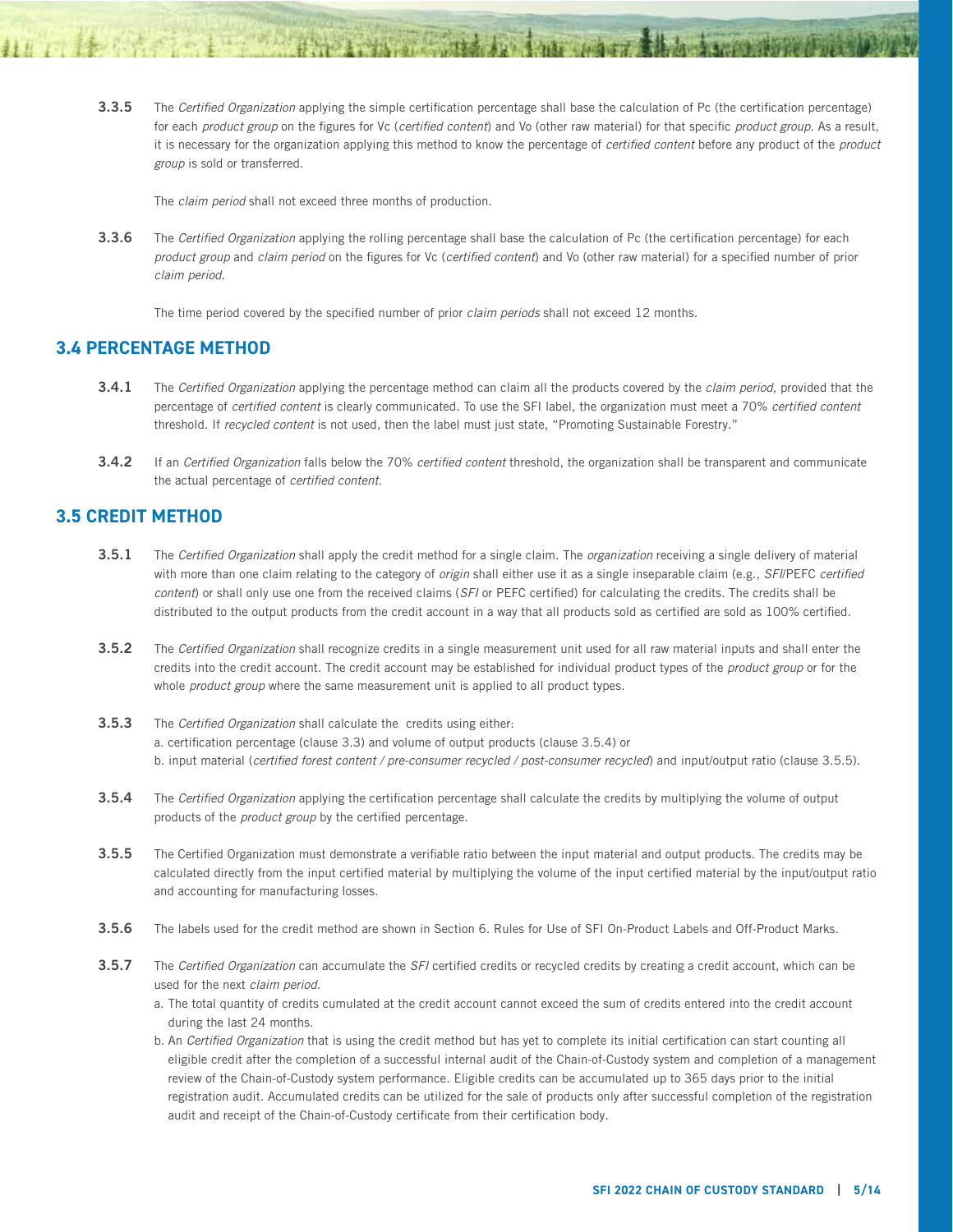## **PART 4: IDENTIFICATION OF THE ORIGIN**

#### **4.1 IDENTIFICATION AT DELIVERY LEVEL**

The Certified Organization shall identify and verify the category of the *origin* of all procured raw material. Documents and/or verifiable information associated with the source and/or delivery of raw material shall include at least:

- a. supplier identification,
	- b. quantity of delivery,
	- c. date of delivery / delivery period / accounting period,
	- d. category of *origin*1,
		- i. *SFI* X% Certified Forest Content
		- ii. *SFI* X% *SFI Recycled Content*
		- iii. *SFI* X%*Pre-Consumer Recycled*
		- iv. *SFI* X% *Post-Consumer Recycled*
		- v. *SFI* X% Certified Sourcing or SFI Certified Sourcing
		- vi. SFI Credit or 100% as calculated under the credit method.
		- vii. *SFI* at Least X% Certified Forest Content
		- viii. SFI 100% from a Certified Forest
		- ix. SFI 100% Certified Forest Content Raw material from a forest certified to an *acceptable forest management standard*  constitutes a claim of 100% certified forest content
	- e. The supplier's *SFI 2022 Forest Management Standard*, *SFI 2022 Chain-of-Custody Standard, SFI 2022 Fiber Sourcing Standard, PEFC Chain-of-Custody Standard,* or *other acceptable forest management standards* certificate number, as applicable.

This information can be documented in the form of, but not limited to, an invoice, bill of lading, shipping document, letter, or other forms of communications between the Certified Organization and the next entity in the supply chain.

Note 1: The categories of the *origin* of raw material are specified in the SFI Definitions (Section 14).

Note 2: A Certified Organization (e.g., printer or lumberyard) that uses the physical separation method and sources inputs from a supplier that uses the percentage-based method must know the percentage of certified content if it wants to label products or make claims about them.

#### **4.2 IDENTIFICATION AT SUPPLIER LEVEL**

The Certified Organization shall obtain or access confirmation documentation for all suppliers of the certified content, which proves that the criteria set for the supplier have been met.

## **PART 5: SALE OF CERTIFIED CONTENT PRODUCTS**

- **5.1** At the point of sale or transfer of the certified products to another entity, the *Certified Organization* shall provide the next entity in the chain with written information confirming the supplier's certification status and an official SFI claim statement providing a clear indication of input category. This can be in the form of, but not limited to, an invoice, bill of lading, shipping document, letter or other forms of communications available to the customer at the time of the sale of the product.
- **5.2** The Certified Organization shall ensure that documentation of the certified products clearly states at least the following information
	- a. certified organization's identification,
	- b. quantity of delivery,
	- c. date of delivery / delivery period / accounting period,
	- d. an official *SFI* claim2,
		- i. *SFI* X% Certified Forest Content
		- ii. *SFI* X% *Recycled Content*
- <sup>1</sup>*Primary* and *secondary producers* with a valid *SFI 2022 Chain of Custody* certificate can use their Chain-of-Custody procedures to make PEFC chain of custody claims or apply the PEFC on-product logo provided they comply with the applicable requirements in PEFC ST 2002:2020 - Chain of Custody of Forest and Tree Based Products – Requirements and PEFC ST 2001:2020 - PEFC Trademark Rules. A matrix on SFI and PEFC category of origin alignments is available in the Guide to the SFI Standards and Rules (Section 7).
- <sup>2</sup>*Primary* and *secondary producers* with a valid *SFI 2022 Chain of Custody* certificate can use their Chain-of-Custody procedures to make PEFC chain of custody claims or apply the PEFC on-product logo provided they comply with the applicable requirements in PEFC ST 2002:2020 - Chain of Custody of Forest and Tree Based Products – Requirements and PEFC ST 2001:2020 - PEFC Trademark Rules. A matrix with SFI and PEFC category of origin alignments is available in the Guide to the SFI Standards and Rules (Section 7).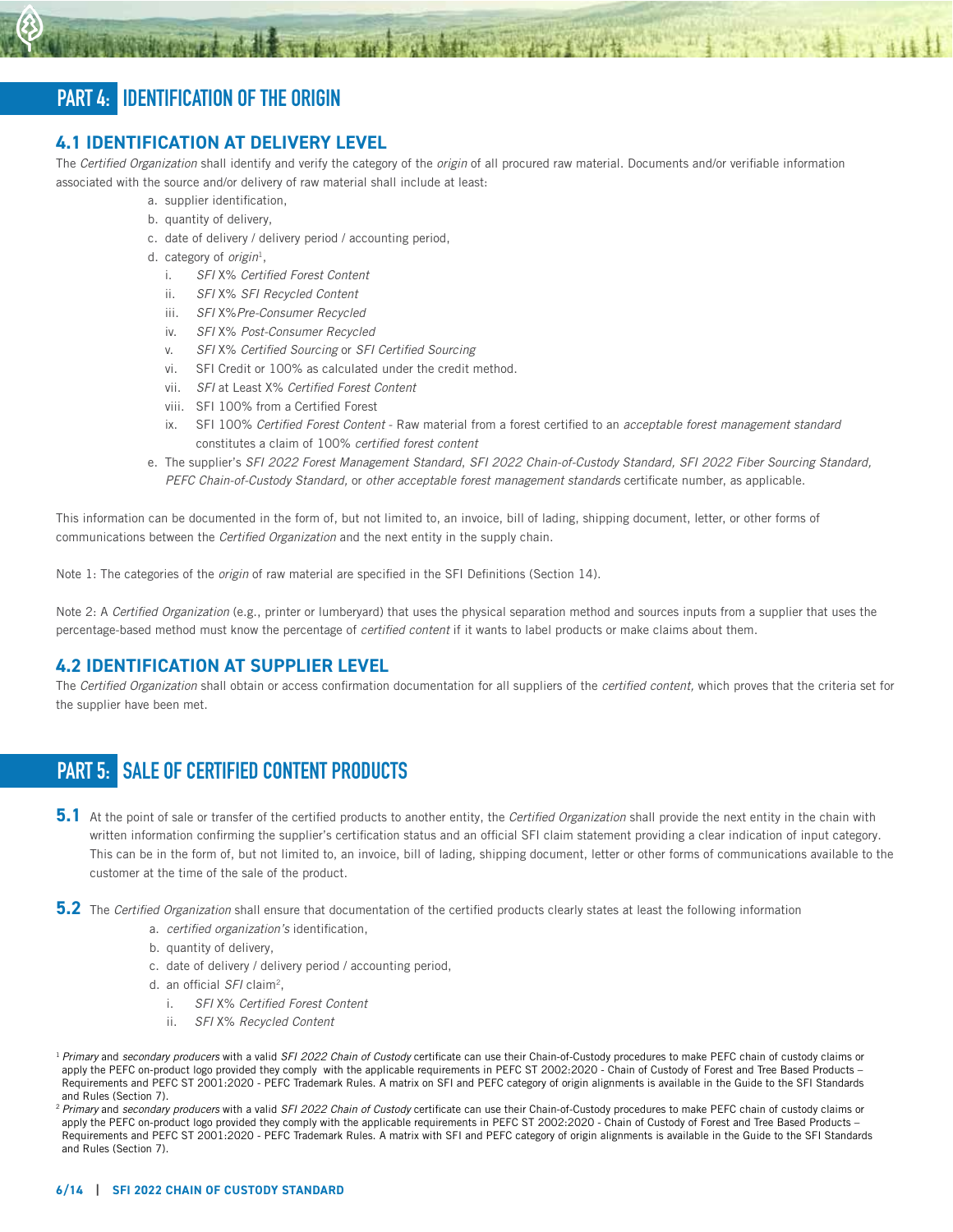- iii. SFI X% *Pre-Consumer Recycled*
- iv. SFI X% *Post-Consumer Recycled*
- v. SFI X% Certified Sourcing or SFI Certified Sourcing (Note: Percentages of any combination of the above are permissible.)
- vi. SFI Credit or 100% as calculated under the credit method.
- vii. SFI at Least X% Certified Forest Content
- viii. SFI 100% from a Certified Forest
- ix. SFI 100% Certified Forest Content
- e. the Certified Organization's Chain-of-Custody certificate number.
- 5.3 If the Certified Organization uses the off-product mark or on-product label, both on-product and off-product usage shall be carried out according to the terms and conditions of the Office of Label Use and Licensing and the Rules For Use of *SFI* On-Product Labels and Off-Product Marks (Section 6 in the *SFI 2022 Standards and Rules*).

## **PART 6: REPORTING REQUIREMENTS**

**6.1** *Primary* or *secondary producers* outside the United States and Canada must submit to the SFI Office of Label Use and Licensing:

Specific examples of proposed *SFI* on-product label use and related promotional literature to the Office of Label Use and Licensing, in keeping with the Rules for Use of *SFI* On-Product Labels and Off-Product Marks (Section 6 in the *SFI 2022 Standards and Rules document*).

## **PART 7: DUE DILIGENCE SYSTEM TO AVOID CONTROVERSIAL**

#### **7.1 DEFINITION OF** *CONTROVERSIAL SOURCES*

- a. Forest activities which are not in compliance with applicable state, provincial, federal, or international laws.
- b. Forest activities that are contributing to regional declines in *habitat conservation* and species *protection* (including *biodiversity* and *special sites, Alliance for Zero Extinction sites* and key biodiversity areas, *threatened and endangered species*).
- c. *Conversion sources* originating from regions experiencing forest area decline.
- d. Forest activities where the spirit of the International Labour Organization (ILO) Declaration on Fundamental Principles and Rights at work (1998) are not met.
- e. Forest activities where the spirit of the United Nations Declaration on the Rights of *Indigenous Peoples* (2007) are not met.
- f. *Fiber sourced from areas without effective social laws*
- g. Illegal Logging including trade in CITES (The Convention on International Trade in Endangered Species of Wild Fauna and Flora) listed species.
- h. Conflict Timber
- i. Genetically modified trees via *forest tree biotechnology*

#### **7.2 ACCESS TO INFORMATION**

- 7.2.1 The Certified Organization shall collect information on the source of the forest-based product, through a due diligence system to address the likelihood of sourcing from *controversial sources*.
	- a. Identification of tree species, or list of tree species potentially included, by their common name and or their scientific name where applicable.
	- b. Country or region of harvest of the material.
	- c. If requested by their customer, provide the information required in a. and b.

*Recycled content* is exempt from a due diligence system to address the likelihood of sourcing from *controversial sources*.

- 7.2.2 The Certified Organization can consider forest based products low risk and exempt from due diligence when:
	- a. Procured from a supplier with a valid *SFI* Section 2 (*SFI 2022 Forest Management Standard*) certificate, or other *acceptable forest management standards*, that clearly indicates that the source is within the scope of the certification; or
	- b. Procured from a supplier with a valid *SFI* Section 3 (*SFI 2022 Fiber Sourcing Standard*) certificate that clearly indicates that the source is within the scope of the certification and/or the due diligence system; or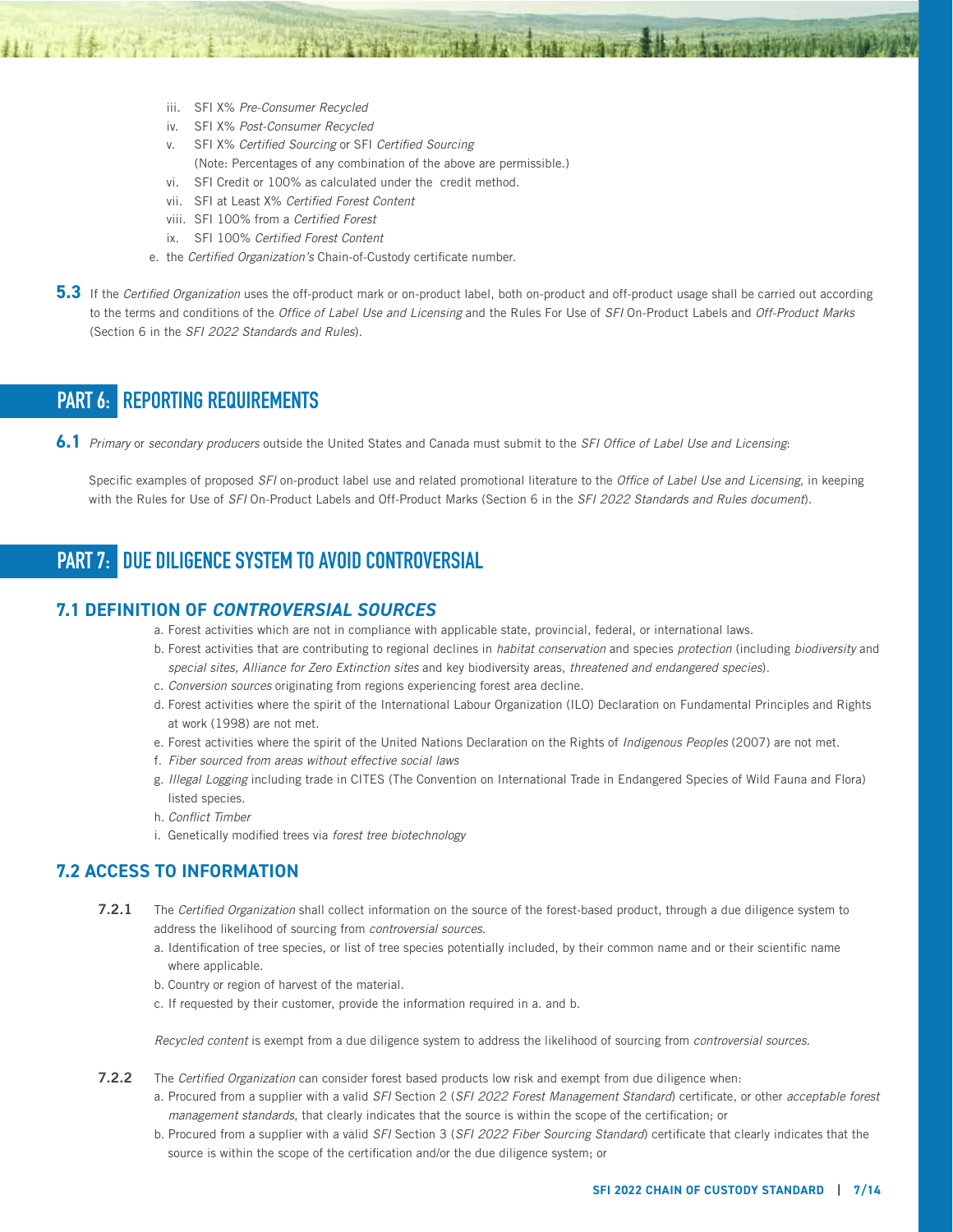- c. Procured from a supplier with a valid *SFI* Section 4 (*SFI 2022 Chain-of-Custody Standard*), or *other credible Chain-of-Custody standard* certificate and/or the due diligence system; or
- d. Procured from a supplier with a valid *SFI* Section 5 (SFI 2022 Certified Sourcing Standard) certificate and/or the due diligence system;

#### **7.3 DEVELOP AND IMPLEMENT A DUE DILIGENCE SYSTEM**

- 7.3.1 The Certified Organization shall develop and implement a Due Diligence System (DDS) to assess and manage the risk of sourcing forestbased products from *controversial sources* in accordance with the requirements of this standard.
- 7.3.2 The DDS risk assessment shall classify material into low- and high-risk categories
- 7.3.3 The risk assessment shall be carried out at the regional level unless risk is consistent at the national level.
- 7.3.4 The Certified Organization shall review, and if necessary, revise its risk ratings on at least an annual basis.
- 7.3.5 The Certified Organization shall conduct a risk assessment before the first time of delivery for each new region of supply.

#### **7.4 SUBSTANTIATED CONCERNS DUE TO ORGANIZATION'S RISK ASSESSMENT**

- 7.4.1 The Certified Organization shall have a *program* to assess any substantiated concern. A substantiated concern is information supported by proof or evidence, indicating that forest-based material originates in *controversial sources.* Substantiated concerns can be concerns by third parties, as well as concerns of the Certified Organization itself.
- 7.4.2 The Certified Organization shall update its risk assessment to reflect substantiated concerns associated with a region of origin identified through internal data or public data.

#### **7.5 MANAGEMENT OF HIGH-RISK FOREST-BASED PRODUCTS**

- 7.5.1 Where the risk assessment determines high risk, the Certified Organization shall implement a *program* to mitigate such risk and require a signed contract and/or self-declaration that the supplied forest-based product does not originate from *controversial sources.*
- 7.5.2 For each supply source where the risk is high, the risk assessment shall also identify the specific verifiable controls that the Certified Organization has in place to substantially reduce the risk of sourcing forest-based products from *controversial sources.*
- 7.5.3 Where an Certified Organization receives forest-based products, and then learns these forest-based products are from *controversial sources*, if possible, these forest-based products shall be segregated and prevented from entering the Chain-of-Custody system. If forest-based product has already entered the Chain-of-Custody system and cannot be segregated additional corrective measures shall be implemented to avoid future *controversial sources.* If subsequent verification demonstrates that the risk of this fiber originating from *controversial sources* is low, these forest-based products can re-enter the Chain-of-Custody system.
- 7.5.4 The Certified Organization shall identify the verifiable measures that the Certified Organization must implement across the full supply chain for each source of supply identified as high risk to ensure that the supply is not from *controversial sources,* which will include: a. Assessing the operating effectiveness of verifiable measures, through field-based verification.
	- b. For direct sources, include field and document verification of *controversial sources* risk factors back to the forest units from which fiber is sourced.
	- c. For indirect sources, include site and document verification of suppliers (such as lumber suppliers, chip suppliers and wood yards) to establish the absence of *controversial sources* risk factors in their inputs and sample-based field verification of their supply sources back to the forest units from which they source fiber.
- 7.5.5 Where sampling is conducted as part of the verification program, the sampling program shall be risk based to draw valid conclusions across all fiber inputs.

#### **7.6 AVOIDANCE OF CONTROVERSIAL SOURCES**

7.6.1 Where the verifiable measures are not considered to be effective in reducing the risk of receiving fiber from *controversial sources* to low, fiber from these sources shall be avoided.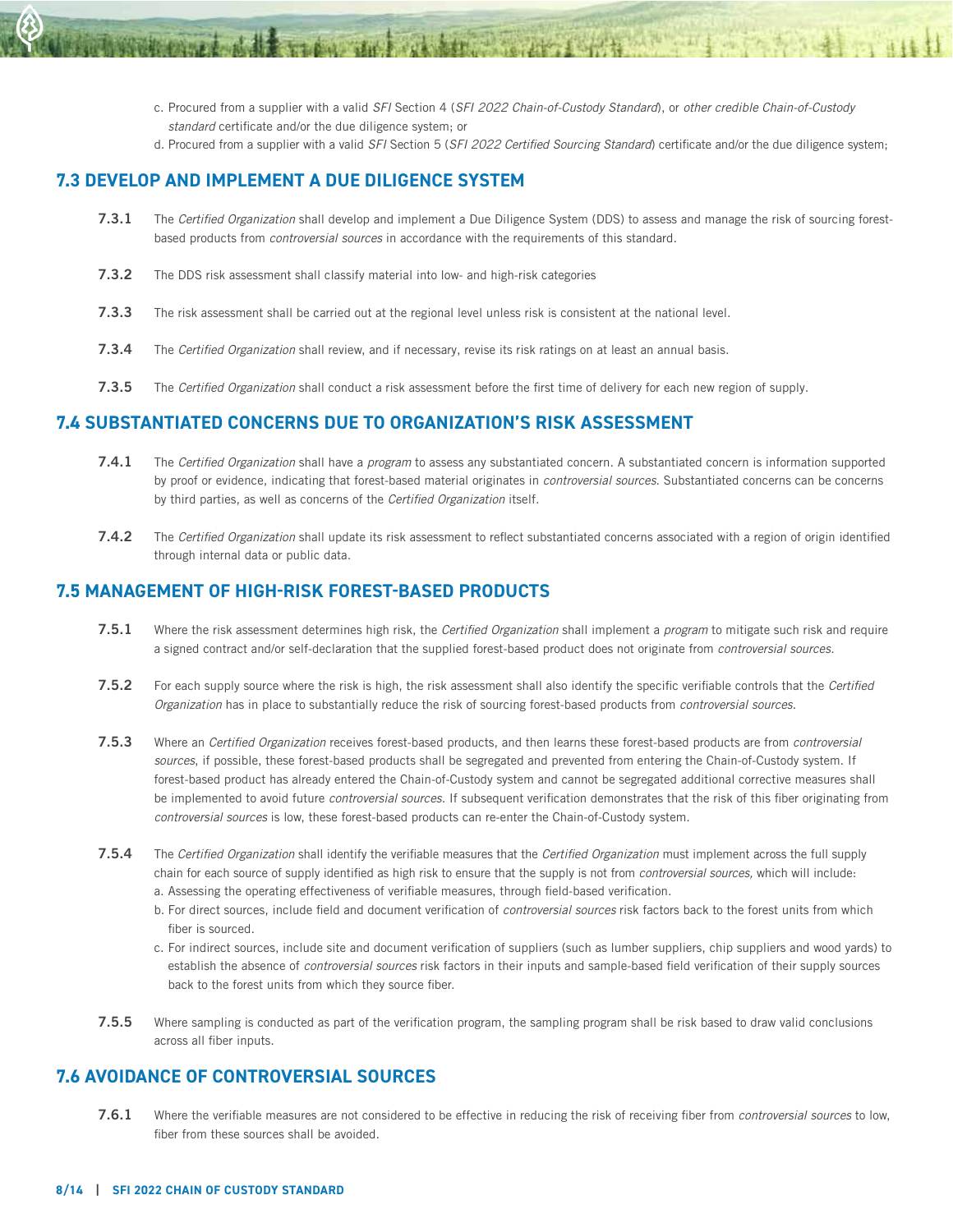## **PART 8: MINIMUM MANAGEMENT SYSTEM REQUIREMENTS**

#### **8.1 GENERAL REQUIREMENTS**

The Certified Organization shall operate a management system in accordance with the following elements of the *SFI 2022 Chain-of-Custody Standard*, which ensure correct implementation and maintenance of the Chain-of-Custody process. The management system shall be appropriate to the type, range and volume of work performed.

Note: An Certified Organization's quality (ISO 9001:2015) or environmental (ISO 14001:2015) management system can be used to meet the minimum requirements for the management system defined in this standard.

#### **8.2 RESPONSIBILITIES AND AUTHORITIES FOR CHAIN-OF-CUSTODY**

- 8.2.1 The Certified Organization's management shall define and document its commitment to implement and maintain the Chain-of-Custody requirements, and make this available to its personnel, suppliers, customers, and other interested parties.
- 8.2.2 The Certified Organization's management shall appoint a member of the management who, irrespective of other responsibilities, shall have overall responsibility and authority for the Chain-of-Custody.
- 8.2.3 The Certified Organization's management shall carry out a regular periodic review of the Chain-of-Custody and its compliance with the requirements of this standard.
- 8.2.4 The Certified Organization shall demonstrate its commitment to comply with the social, health and safety requirements defined in this standard, including the spirt of ILO Declaration on Fundamental Principles and Rights at Work (1998).
- 8.2.5 The Certified Organization shall identify personnel performing work affecting the implementation and maintenance of the Chain-of-Custody, and establish and set responsibilities and authorities relating to the Chain-of-Custody process:
	- a. raw material procurement and identification of the *origin*;
	- b. product processing covering physical separation, percentage calculation, or credit and transfer into output products;
	- c. product sale and labeling;
	- d. record keeping; and
	- e. internal audits and nonconformity control.
- 8.2.6 Certified Organizations shall have a system to comply with all applicable social laws at the federal, provincial, state, and *local* levels in the country in which the Certified Organization operates. This includes having a *policy* demonstrating compliance with social laws, such as those covering civil rights, equal employment opportunities, anti-discrimination and anti-harassment measures, workers' compensation, Indigenous Peoples' rights, workers' and communities' right to know, prevailing wages, workers' right to organize and occupational health and safety.

#### **8.3 DOCUMENTED PROCEDURES**

The Certified Organization's procedures for the Chain-of-Custody shall be documented, and include at least the following elements:

- a. description of the raw material flow within the production process;
- b. organization structure, responsibilities and authorities relating to Chain-of-Custody; and
- c. procedures for the Chain-of-Custody process covering all requirements of this standard.

#### **8.4 RECORD KEEPING**

- 8.4.1 The Certified Organization shall establish and maintain records to provide evidence it has conformed to the requirements of this standard and its Chain-of-Custody procedures are effective and efficient. The organization shall keep at least the following:
	- a. records of all suppliers of forest-based material, including information to confirm requirements at the supplier level are met;
	- b. records of all purchased forest-based raw material, including information on its *origin*;
	- c. records that demonstrate how the certification percentage for each *product group* was calculated;
	- d. records of all forest-based products sold and their claimed *origin*, including, as applicable, records of movements in credit accounts;
	- e. records of internal audits, nonconformities that occurred and corrective actions taken;
	- f. records of top management's periodic review of compliance with Chain-of-Custody requirements; and
	- g. records of all complaints received from suppliers, customers, and other parties relating to its Chain-of-Custody system.
- 8.4.2 The Certified Organization shall maintain the records for a minimum period of three years unless stated otherwise by law.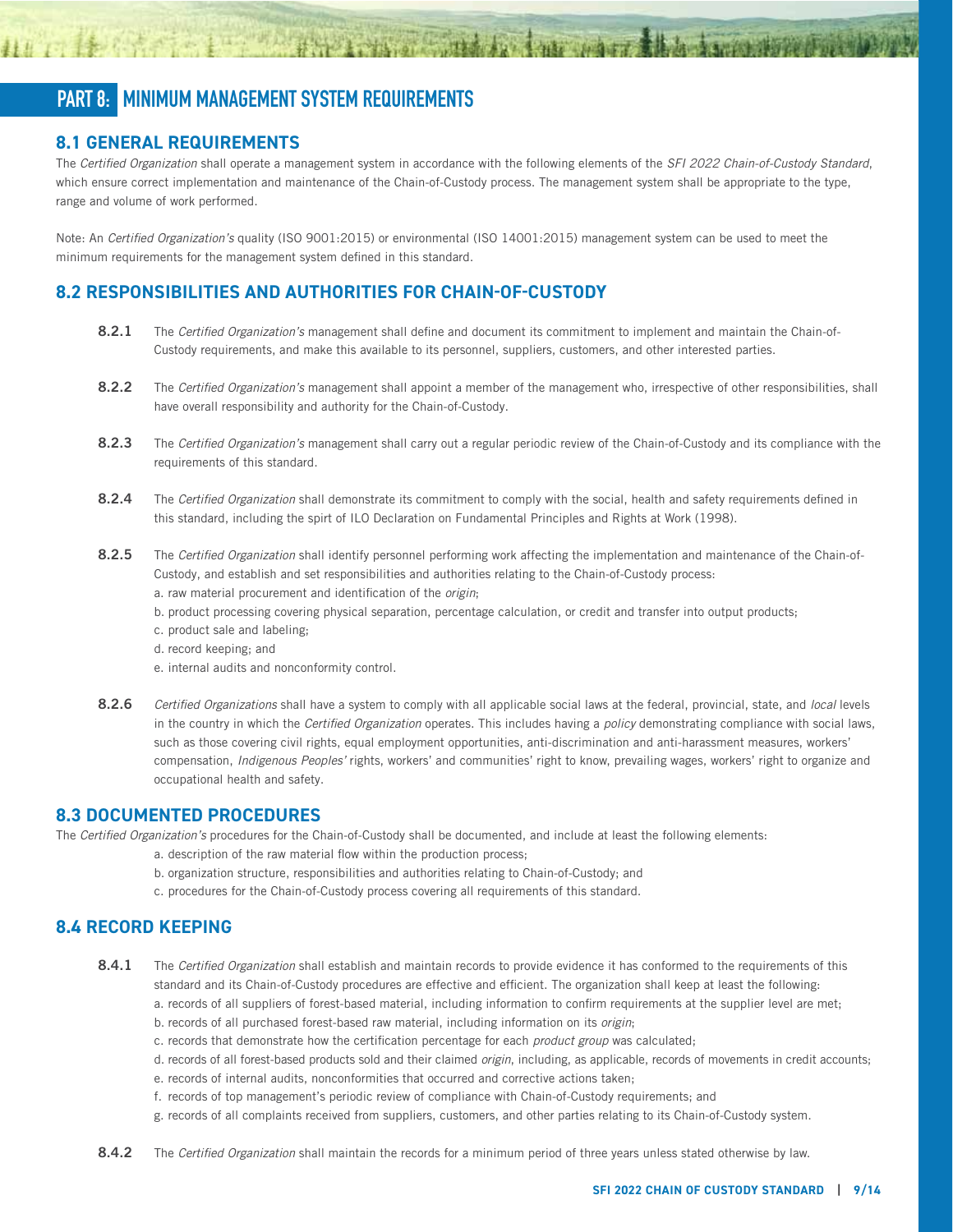#### **8.5 RESOURCE MANAGEMENT**

#### 8.5.1 Human Resources/Personnel:

The Certified Organization shall ensure that all personnel performing work affecting the implementation and maintenance of the Chainof-Custody shall be competent based on appropriate training, education, skills, and experience.

Article of the first the total to all

#### 8.5.2 Technical Facilities:

The Certified Organization shall identify, provide, and maintain the infrastructure and technical facilities needed for effective implementation and maintenance of the organization's Chain-of-Custody to meet the requirements of this standard.

#### **8.6 INTERNAL AUDIT AND MANAGEMENT REVIEW**

- 8.6.1 The Certified Organization shall conduct internal audits at least annually, and prior to the initial certification audit, covering all requirements of this standard and establish corrective and preventive measures if required.
- 8.6.2 The Certified Organization shall conduct the internal audit in accordance with the following requirements:
	- a. The internal audit shall be undertaken by personnel that have adequate knowledge of the *SFI 2022 Chain-of-Custody Standard*; b. Off-site interviews and desk audits are permissible;
	- c. If there have been no inputs or outputs for a site or manufacturing facility over the past year, internal audits are not required;
	- d. If a site or manufacturing facility has had no sales of SFI certified products over that past year, internal audits are not required;
	- e. Internal audits are to assess overall organizational conformance and internal audit documentation can consist of one consolidated internal audit checklist and/or report; and
	- f. Where nonconformities are identified during the internal audit process, a corrective action plan shall be developed at the site and/or organizational level.
- 8.6.3 The Certified Organization shall have its rationale for remote audits and its sampling procedure audited by its certification body.
- 8.6.4 The results of internal audits shall be reported to management for review during the annual management review.
- 8.7 In accordance with clause 8.4.1 g and SFI Section 12, the Certified Organization shall establish procedures for dealing with complaints from suppliers, customers, and other parties relating to its Chain-of-Custody system. If requested by SFI, provide SFI a summary of complaints received.

## **PART 9: OUTSOURCING AGREEMENTS**

- **9.1** The *Certified Organization* may outsource activities covered by its SFI Chain-of-Custody to another entity.
- **9.2** Through all stages of outsourcing the Certified Organization shall be responsible for ensuring that all outsourced activities meet the requirements of this standard, including management system requirements. The Certified Organization shall have a written agreement with all entities to whom activities have been outsourced, ensuring that:
	- a. The material/products covered by the Certified Organization's SFI Chain-of-Custody are clearly identified from other material or products.
	- b. The Certified Organization has access to the entity's site(s) for internal and external auditing of outsourced activities for conformity with the requirements of this standard.
	- c. Internal audits of outsourced activities should be conducted at least annually and before the outsourced activity starts.
	- d. Records of inputs/outputs are available.
- **9.3** Where the Certified Organization has outsourced activities within the scope of its Chain-of-Custody, the Certified Organization shall develop procedures for the audit of these contractors.
- **9.4** The internal audit of outsource contractors may be conducted remotely.
- **9.5** Where there are sufficient outsource contractors the internal audit may use a sampling approach for these contractors.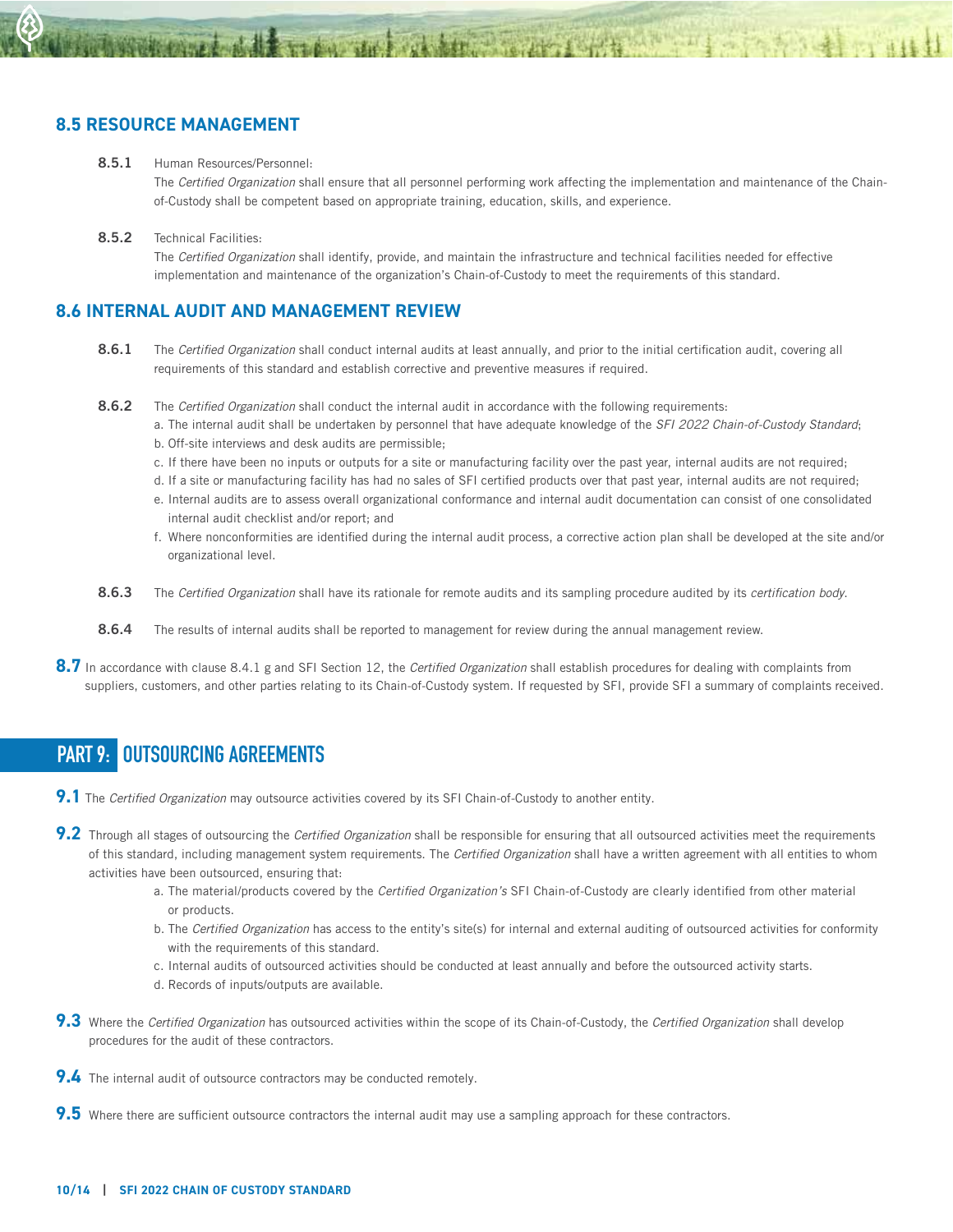## **APPENDIX 1: CALCULATION OF THE CERTIFICATION PERCENTAGE (Informative)**

#### Definition of the *Product Group*

The *SFI 2022 Chain-of-Custody Standard* at Part 3.2 and Appendix 1 allows a Certified Organization to define the *product group(s)* for which the certification percentage is calculated. The *product group* should be identified for specific products or groups of products. The Certified Organization should include in one *product group* only products which consist of the same raw material. For example, a printer could identify as a *product group* the paper usage for all inserts, order-forms, offset body, gravure body, and cover products being bound or stitched together into the final product of a magazine or catalog.

Other examples are listed in Table 1.

#### Table 1: Example of Chain-of-Custody *product group*

| <b>Output products</b>      | Input raw material        | <b>Chain-of-Custody</b><br>product group | Units for credit account                   |  |
|-----------------------------|---------------------------|------------------------------------------|--------------------------------------------|--|
| Spruce lumber A             | Spruce, Pine, Fir         | Spruce, Pine, Fir (SPF)<br>products      | Tons of Spruce, Pine,<br>Fir (SPF) sawlogs |  |
| Pine lumber B               | (SPF) sawlogs             |                                          |                                            |  |
| Fir lumber C                |                           |                                          |                                            |  |
| Fir/Spruce/Pine (SPF) chips |                           |                                          |                                            |  |
| Alder lumber A              |                           |                                          | Tons of Alder sawlogs                      |  |
| Alder lumber B              | Alder sawlogs             | Alder products                           |                                            |  |
| Alder lumber C              |                           |                                          |                                            |  |
| Alder chips                 |                           |                                          |                                            |  |
| Alder/Pine/Spruce sawdust   | Alder/Spruce/Pine sawlogs |                                          | Tons of Alder/Spruce,                      |  |
| Alder/Pine/Spruce bark      |                           | Residue products                         | Pine Fir (SPF) sawlogs                     |  |

#### Calculation of the Certification Percentage

The Certified Organization can use two methods to calculate the certification percentage (simple percentage or rolling percentage):

#### Simple Percentage

The certification percentage for the specific *product group* is calculated from the material included in that specific *product group.* As a result, the Certified Organization applying this method must know the percentage of certified content before any product from that *product group* is sold or transferred.

#### Rolling Percentage

The rolling percentage is obtained by using the quantity of raw material procured in the specified previous period. As a maximum, the rolling percentage can be applied over the last 12 months.

#### Example of a Three-Month Rolling Percentage

The certification percentage for the *product group* is calculated from volumes of certified and other raw material procured during the previous three-month period (excluding the current *product group*).

Note: When the Certified Organization starts the Chain-of-Custody and the time period used in rolling percentage calculation is longer than the time period the Chain-of-Custody has been in place, the calculation of the rolling percentage is carried out from the volumes procured since the Chain-of-Custody was established. An example is given in Table 2: The first rolling percentage (month 1) is calculated only from volumes procured in month 1, the second rolling percentage (month 2) is calculated only from volumes procured in months 1 and 2.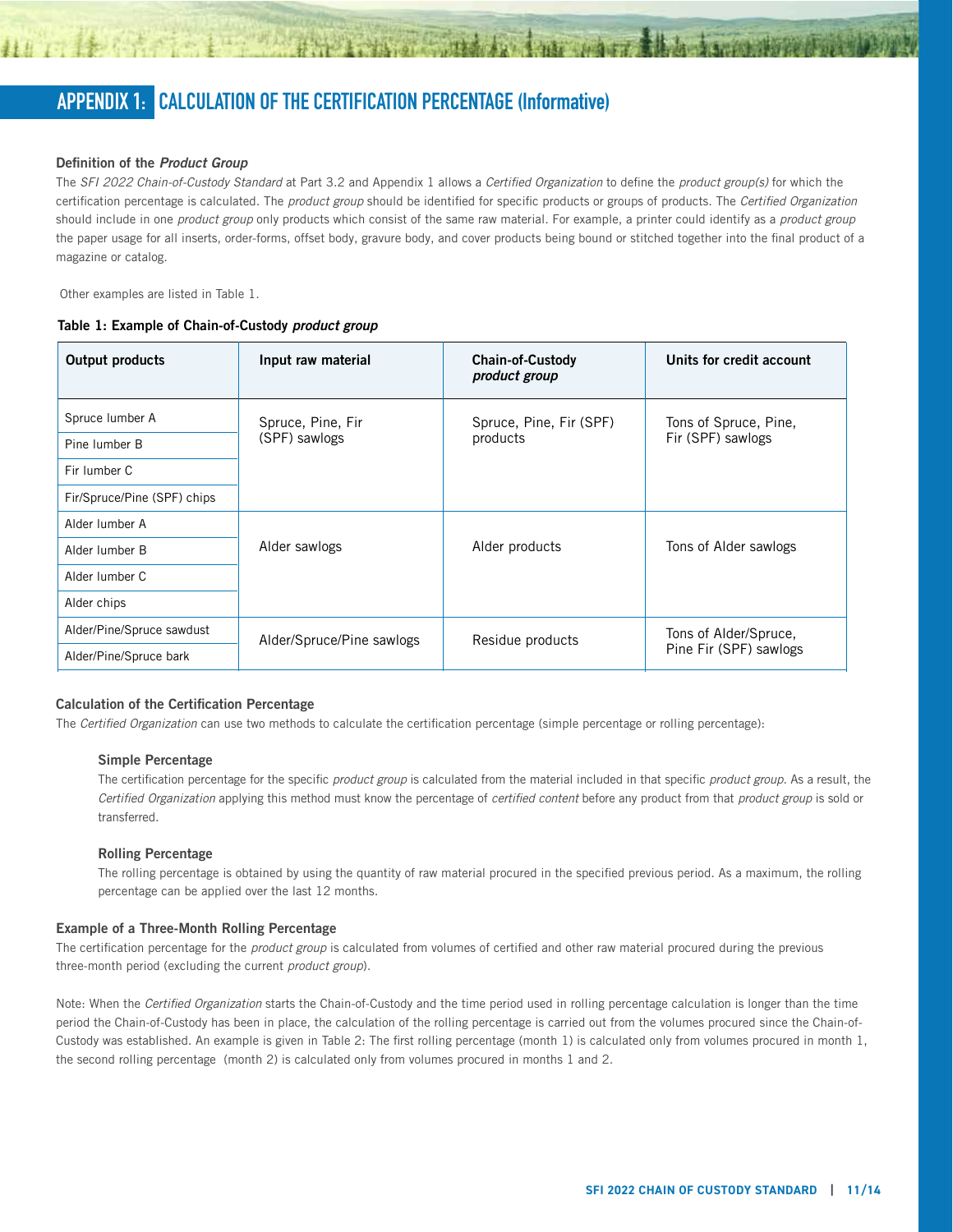| Table 2: Example of three-month rolling percentage calculation |
|----------------------------------------------------------------|
|----------------------------------------------------------------|

| $\mathbf{1}$                                   | $\overline{2}$                                                  | $\mathbf{3}$                                 | 4                                                                                 | $5\phantom{.0}$                                                               | 6                                   |
|------------------------------------------------|-----------------------------------------------------------------|----------------------------------------------|-----------------------------------------------------------------------------------|-------------------------------------------------------------------------------|-------------------------------------|
| No. of the<br>1 month<br>calculation<br>period | Volume of<br>certified raw<br>material<br>procured<br>$(hons)*$ | Volume of other<br>raw material<br>$(tons)*$ | Sum of volumes<br>of certified raw<br>material for<br>previous 3<br>months (tons) | Sum of volumes<br>of other raw<br>material for<br>previous 3<br>months (tons) | 3-month rolling<br>percentage       |
| $j = i$                                        | Vc                                                              | Vo                                           | Vc(3)                                                                             | Vo(3)                                                                         | Pc(3)                               |
|                                                |                                                                 |                                              | $Vc(3) = \sum_{j=i}^{i-2} Vc_i$                                                   | $\bigvee$ Vo(3) = $\sum_{j=i}^{i-2}$ Vo <sub>i</sub>                          | $Pc(3) = \frac{Vc(3)}{Vc(3)+Vo(3)}$ |
| $\mathbf{1}$                                   | 11                                                              | 90                                           | 11                                                                                | 90                                                                            | 10.89%                              |
| $\overline{c}$                                 | 12                                                              | 90                                           | 23                                                                                | 180                                                                           | 11.33%                              |
| 3                                              | 13                                                              | 90                                           | 36                                                                                | 270                                                                           | 11.76%                              |
| 4                                              | 14                                                              | 90                                           | 39                                                                                | 270                                                                           | 12.62%                              |
| 5                                              | 15                                                              | 90                                           | 42                                                                                | 270                                                                           | 13.46%                              |
| 6                                              | 16                                                              | 90                                           | 45                                                                                | 270                                                                           | 14.29%                              |
| $\overline{7}$                                 | 17                                                              | 90                                           | 48                                                                                | 270                                                                           | 15.09%                              |
| 8                                              | 18                                                              | 90                                           | 51                                                                                | 270                                                                           | 15.89%                              |
| 9                                              | 19                                                              | 90                                           | 54                                                                                | 270                                                                           | 16.67%                              |
| 10                                             | 20                                                              | 90                                           | 57                                                                                | 270                                                                           | 17.43%                              |
| 11                                             | 21                                                              | 90                                           | 60                                                                                | 270                                                                           | 18.18%                              |
| Continues                                      |                                                                 |                                              |                                                                                   |                                                                               |                                     |

\* The volume figures given in the table above are only examples

Example of calculation given in Table 2:

- a. [column 4] Volume of certified raw material is calculated as sum of volumes of certified raw material procured in the previous 3 months.  $VC(3)_6 = VC_6 + VC_5 + VC_4$ ;  $VC(3)_6 = 16 + 15 + 14 = 45$  [tons]
- b. [column 5] Volume of other raw material is calculated as sum of volumes of other raw material procured in the previous 3 months.  $\text{Vo}(3)_6 = \text{Vo}_6 + \text{ Vo}_5 + \text{Vo}_4$ ;  $\text{Vo}(3)_6 = 90 + 90 + 90 = 270$  [tons]
- c. [column 6] The rolling percentage is calculated according to the formula of chapter 3.3.1: Pc = Vc / [Vc + Vo]  $PC_6 = 100 * VC(3)_6 / [Vc(3)_6 + Vo(3)_6]$ ;  $PC_6 = 100 * 45 / [45 + 270] = 14.29\%$

Note: The *product group* period does not need to be equal to the calculation period if it does not exceed the length of the calculation period.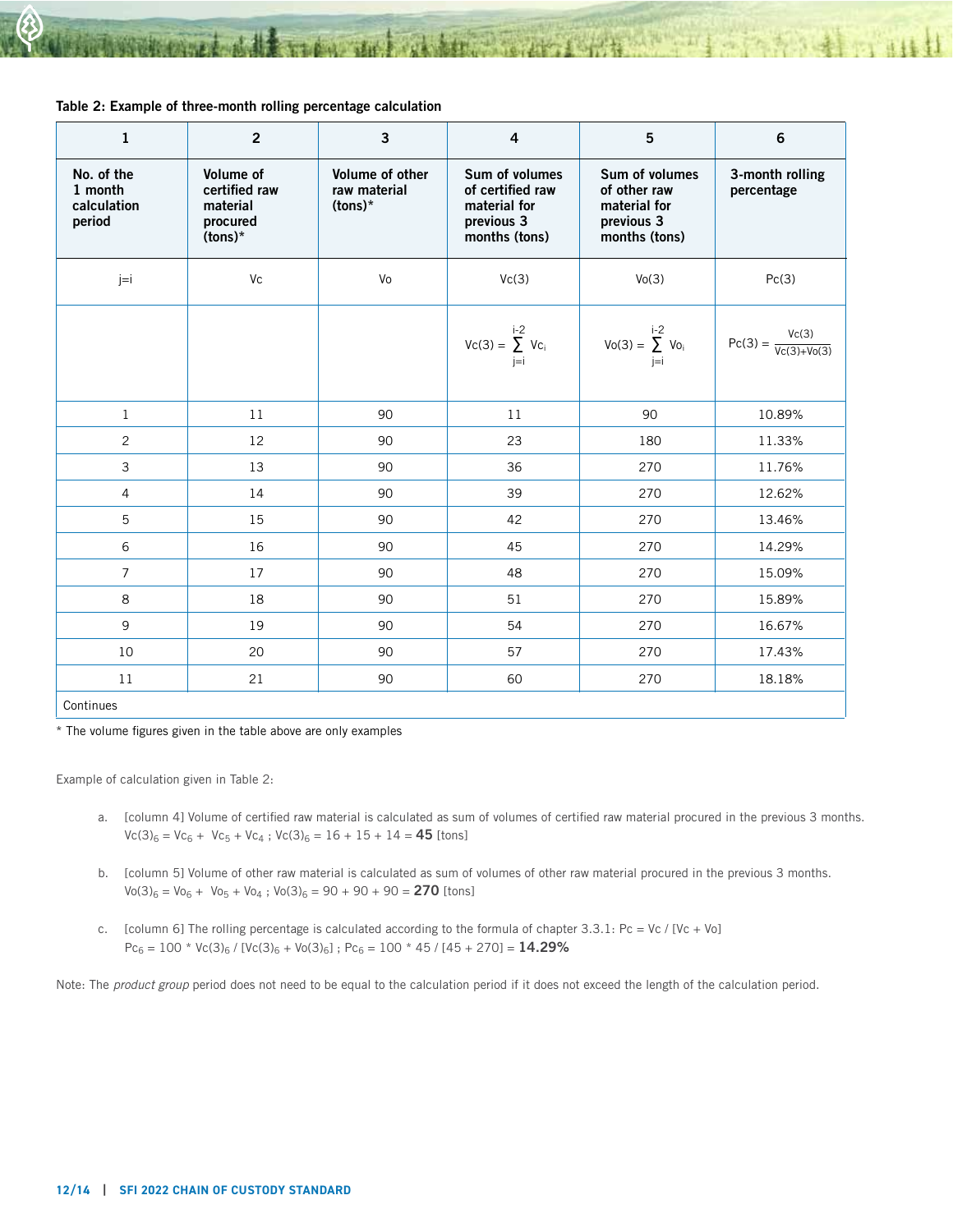#### Credit Accumulation

The Certified Organization can establish a credit account for the input raw material used in the specific *product group* or for specific products of the *product group* if 3.5.2 applies.

| $\mathbf{1}$                            | $\overline{2}$                                   | 3                                                                          | $\overline{\mathbf{4}}$    | 5                   |
|-----------------------------------------|--------------------------------------------------|----------------------------------------------------------------------------|----------------------------|---------------------|
| Number of 1<br>month's<br>product group | <b>Credit volume</b><br>for the product<br>group | <b>Credit account</b>                                                      | Maximum credit<br>account  | <b>Used credits</b> |
|                                         |                                                  | $=[3]_{i-1}$ - [5] $_{i-1}$ + [2] $_i$<br>condition:<br>$[3]_i \leq [4]_i$ | $i-11$<br>Σ<br>$[2]$<br>Ť. |                     |
| $\mathbf{1}$                            | $\mathbf 0$                                      | $\mathbf 0$                                                                | $\Omega$                   | $\Omega$            |
| $\overline{c}$                          | 7.78                                             | 7.78                                                                       | 7.78                       | $\mathbf 0$         |
| 3                                       | 8.17                                             | 15.95                                                                      | 15.95                      | $\mathbf 0$         |
| $\overline{4}$                          | 8.56                                             | 24.51                                                                      | 24.51                      | $\overline{0}$      |
| 5                                       | 9.28                                             | 33.79                                                                      | 33.79                      | $\mathsf{O}\xspace$ |
| 6                                       | 9.99                                             | 43.78                                                                      | 43.78                      | $\mathbf 0$         |
| $\overline{7}$                          | 10.70                                            | 54.48                                                                      | 54.48                      | $\mathbf 0$         |
| 8                                       | 11.41                                            | 65.89                                                                      | 65.89                      | $\mathbf{0}$        |
| 9                                       | 12.12                                            | 78.01                                                                      | 78.01                      | $\mathbf 0$         |
| 10                                      | 12.83                                            | 90.84                                                                      | 90.84                      | $\mathbf 0$         |
| 11                                      | 13.54                                            | 104.39                                                                     | 104.39                     | $\Omega$            |
| 12                                      | 14.25                                            | 118.64                                                                     | 118.64                     | $\mathbf{0}$        |
| 13                                      | 14.96                                            | 133.61                                                                     | 133.61                     | $\mathbf 0$         |
| 14                                      | 15.68                                            | 141.50                                                                     | 141.50                     | 5                   |
| 15                                      | 16.38                                            | 149.72                                                                     | 149.72                     | 10                  |
| 16                                      | 17.09                                            | 156.81                                                                     | 158.25                     | 50                  |
| 17                                      | 17.80                                            | 124.62                                                                     | 166.78                     | 50                  |
| 18                                      | 18.51                                            | 93.13                                                                      | 175.30                     | 100                 |

#### Table 3: Example of credit accumulation (in tons)

Example of calculation given in Table 3 for the *product group* of month 14:

- d. [column 2] Includes credit calculated for 1 month *product group.* (Values for months 1-11 are taken from Table 2.)
- e. [column 3] Credit account is calculated as a result of the credit account in the previous month [column 3, month 14] minus credits used in the previous month [column 5, month 14] plus credit calculated for the current month [column 2, month 15].  $[3]_{14}$  -  $[5]_{14}$ + $[2]_{15}$  = 141.50 – 5 + 16.38 = **152.88** [tons]

Total quantity accumulated in the credit account cannot exceed credits entered into the credit in the previous 12 months [column 4 = 149.72] (chapter 3.4.2.4)  $152.88 > 149.72$ , therefore credit account is  $149.72$  [tons]

f. [column 4] Maximum credit account is calculated as a sum of credits entered into the credit account during the last 12 months [column 2, month 4-15].

 $\lbrack 4 \rbrack = \lbrack 2 \rbrack_4 + \lbrack 2 \rbrack_5 + \lbrack 2 \rbrack_7 + \lbrack 2 \rbrack_8 + \lbrack 2 \rbrack_9 + \lbrack 2 \rbrack_{10} + \lbrack 2 \rbrack_{11} + \lbrack 2 \rbrack_{12} + \lbrack 2 \rbrack_{13} + \lbrack 2 \rbrack_{14} + \lbrack 2 \rbrack_{15} =$  $= 8.56 + 9.28 + 9.99 + 10.70 + 11.41 + 12.12 + 12.83 + 13.54 + 14.25 + 14.96 + 15.68 + 16.38 = 149.72$  [tons]